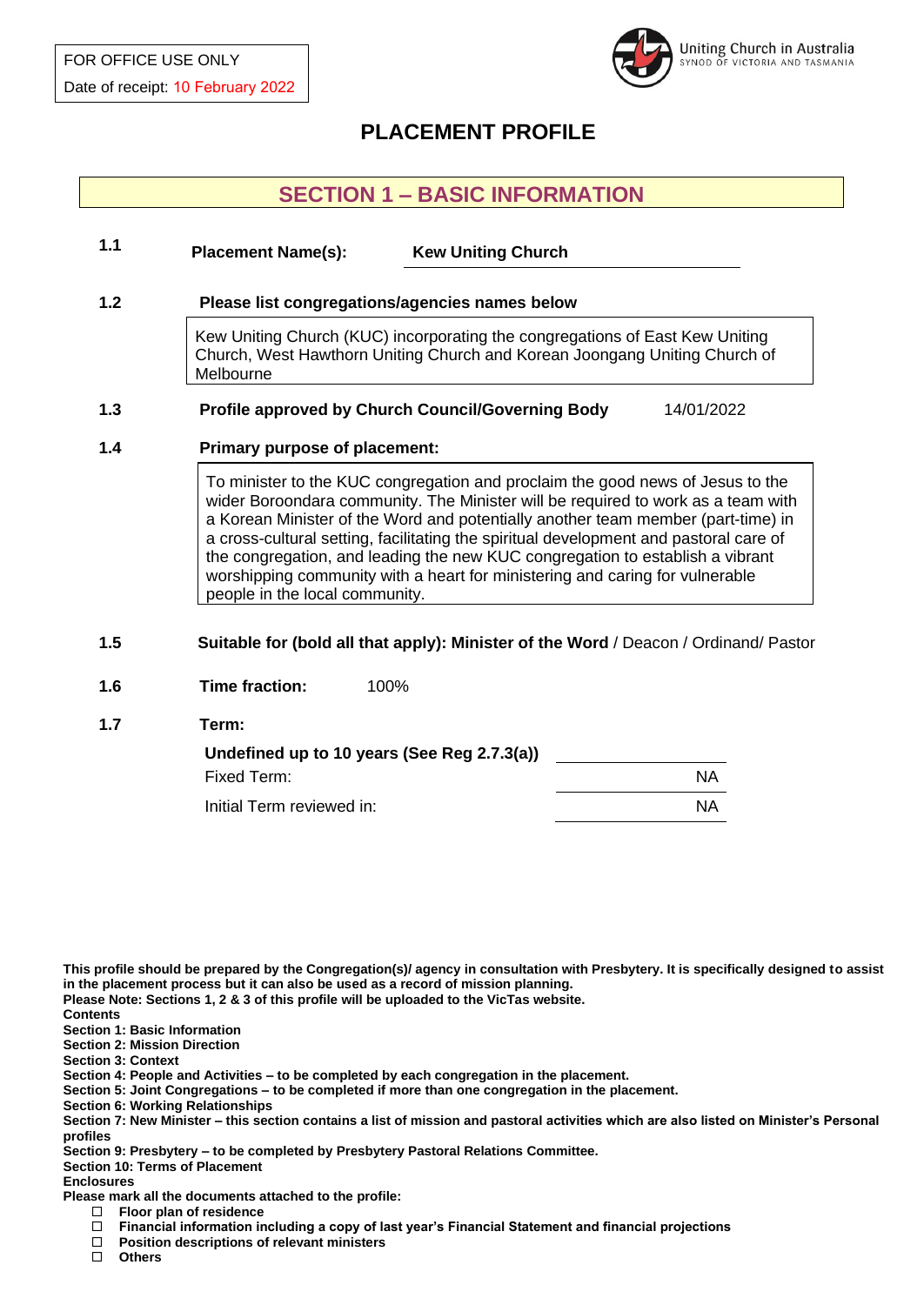# **SECTION 2 – MISSION DIRECTION**

### **2.1 What is the Vision statement and or Mission priorities of the placement (or of the individual congregations)?**

As a Congregation of the Uniting Church in Australia it will meet regularly to hear God's word, to celebrate the sacraments, to build up one another in love, and serve the world while recognising the congregation has a covenantal relationship with the First Peoples of this land, and that it will seek to work together with other churches. (Basis of Union Paras 2, 15; Preamble to the Constitution of the Uniting Church).

To this end the Kew Uniting Church (KUC) will:

1. Meet in a variety of styles, times and ways of worship, including regular Sunday worship and other services which may use digital technology. Worship will be inclusive and participatory. All will be welcome.

2. Hear in an appropriate way, and with relevance to contemporary life, the Biblical witness through regular education programs for children through to adults with differing capabilities and interest.

3. Celebrate with each other, and the wider community of Boroondara, the joy of Christian life through festivals, exhibitions and special occasions that show imagination and creativity.

4. Build up all members through a pastoral care program which is inclusive, supportive of all in need, and which will feature shared meals together.

5. Serve the community of Boroondara through its partnership with Boroondara Community Outreach and its mission to empower the vulnerable; and in the congregation's own faithful and innovative service and witness to the way of Christ through such programs as the provision of housing, it will seek to be a blessing to the community of Boroondara, while at the same time challenge any injustice and inequality in the world.

6. Recognise and deepen its relationship with the people of the Kulin Nation through shared programs and advocacy for Indigenous people; and

7. Work together with local churches and people of other faiths.

## **2.2 Date adopted 9 February 2022**

## **2.3 Provide a short description of the placement/congregation(s)**

The Kew Uniting Church is situated in the north west segment of the City of Boroondara and the main complex is in close proximity to the retail and business sector of Kew junction. This congregation was formed in April 2021 with the amalgamation of three Uniting Church congregations - East Kew, Joongang and West Hawthorn. We strive to create a vibrant worshipping community that welcomes all and has a strong focus on mission. We partner with Boroondara Community Outreach (BCO) through sharing of physical resources (facilities), providing hospitality when required and offering support for the spiritual and Christian growth of the community.

The Congregation is made up of English-speaking and Korean-speaking members. There are 82 English speaking members and 28 Korean Speaking members. Average weekly attendance is 25 people for the English service and 20-25 people for the Korean service. The Englishspeaking cohort is an aging population. The Korean cohort is a relatively younger group of people including a number of youths.

### **2.4 What Church Style best describes the congregation(s)? (See [Church Style](https://victas.uca.org.au/ministry-mission/placements/#resources) document)**

KUC is newly established from the merger of three congregations and possibly best approximating the *Family Church* style with the objective of developing in the style of a Program Church.

## **2.5 How has the placement/congregation(s) changed over the last 5 years?**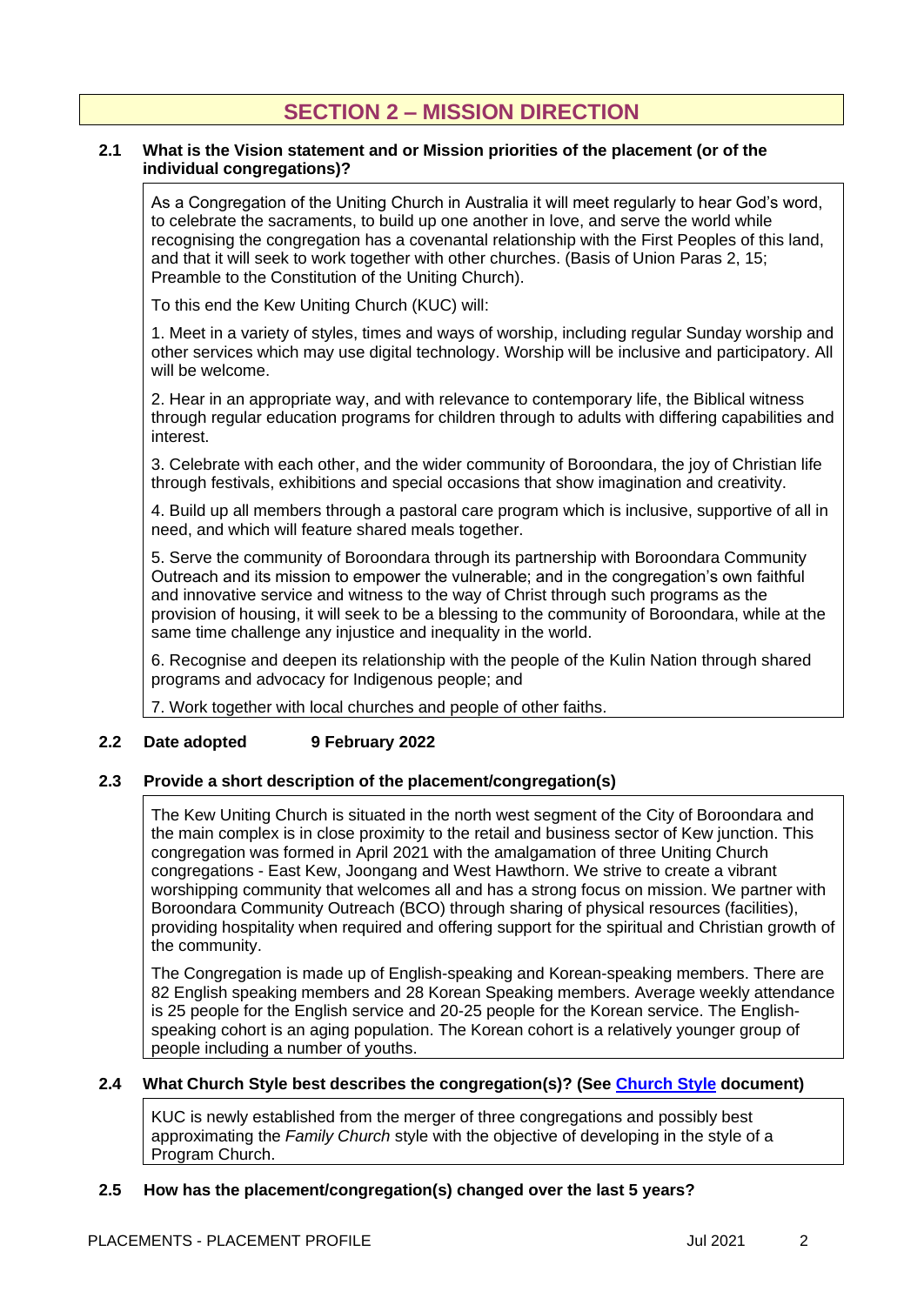The Kew Uniting Church has not existed for the past five years.

## **2.6 What are the congregation(s)/placement's goals?**

Our goal is to offer a range of worship services to meet the needs and reflect the diversity of our community. We do not believe that a one-size-fits-all approach will work in developing a sustainable, intergenerational and intercultural Christian community in the 21st century. This is a summary of potential worship services that KUC may develop over the next 5-10 years:

- Sunday morning worship service. The current English-language service can be described as a "traditional" Sunday service that is familiar to Uniting Church members, reflecting the legacies of Presbyterian, Methodist and Congregational churches. Although most members of the congregation are satisfied with this arrangement, there has been a yearning for a different style of worship service amongst some members. This may be achieved by exploring different worship styles in this worship service over time, or providing an alternative worship service (see below).
- Alternative worship service in English. Some members of the English-speaking congregation have expressed their preference for a less formal, more interactive worship service. Current and future needs of second-generation Korean congregation should also be considered. There is also an opportunity to reach out to underrepresented groups in the current English- congregation, such as younger people, families and people from culturally and linguistically diverse background in the local areas.
- The COVID pandemic has helped us see new ways of reaching out to our community through the use of modern technology and we wish to be innovative in applying these.
- Supporting a regular worship service for BCO participants. KUC will be working with BCO Reference Committee and BCO Minister to support a regular worship service that is tailored for BCO participants. KUC minister may be expected to support, participate or lead this service, in consultation with BCO leadership.
- Korean-language worship service. Taking into account the mission and support that this service provides to the Korean community, KUC should continue to support this through adequate resourcing (i.e., minister, venue, equipment). Future requirements for this service will evolve with changes in demographic of the congregation, such as increased number of second-generation, migration patterns (increase/decrease of new Korean students and migrants), etc.

### **2.7 What are the next Strategic Steps to achieving those goals?**

Intermediate goals for KUC congregation

Next 5-years:

- Building stronger relationship between all members of the three merging congregations through mutual support in worship, mission and community life.
- Creating opportunities to welcome and engage people from different cultures and background in our worship, including BCO participants.

Next 10-years:

- Developing an intercultural and intergenerational Christian community. The Englishlanguage worship services welcome and nurture people of all ages, cultures, races and backgrounds. This will be achieved through multiple worship services through the week, such as a Sunday morning service, an alternative worship service to meet the spiritual needs of those who prefer less formal Sunday service, and supporting BCO to conduct an appropriate worship service for BCO participants. The Korean-language worship service continues to welcome and support those who wish to maintain strong ties to their language and culture.
- There will be joint activities/missions across the English-speaking and Korean-speaking members. For examples: regular bi-lingual services, choir and youth band, fundraising for mission, etc. The whole congregation works together to serve God and others.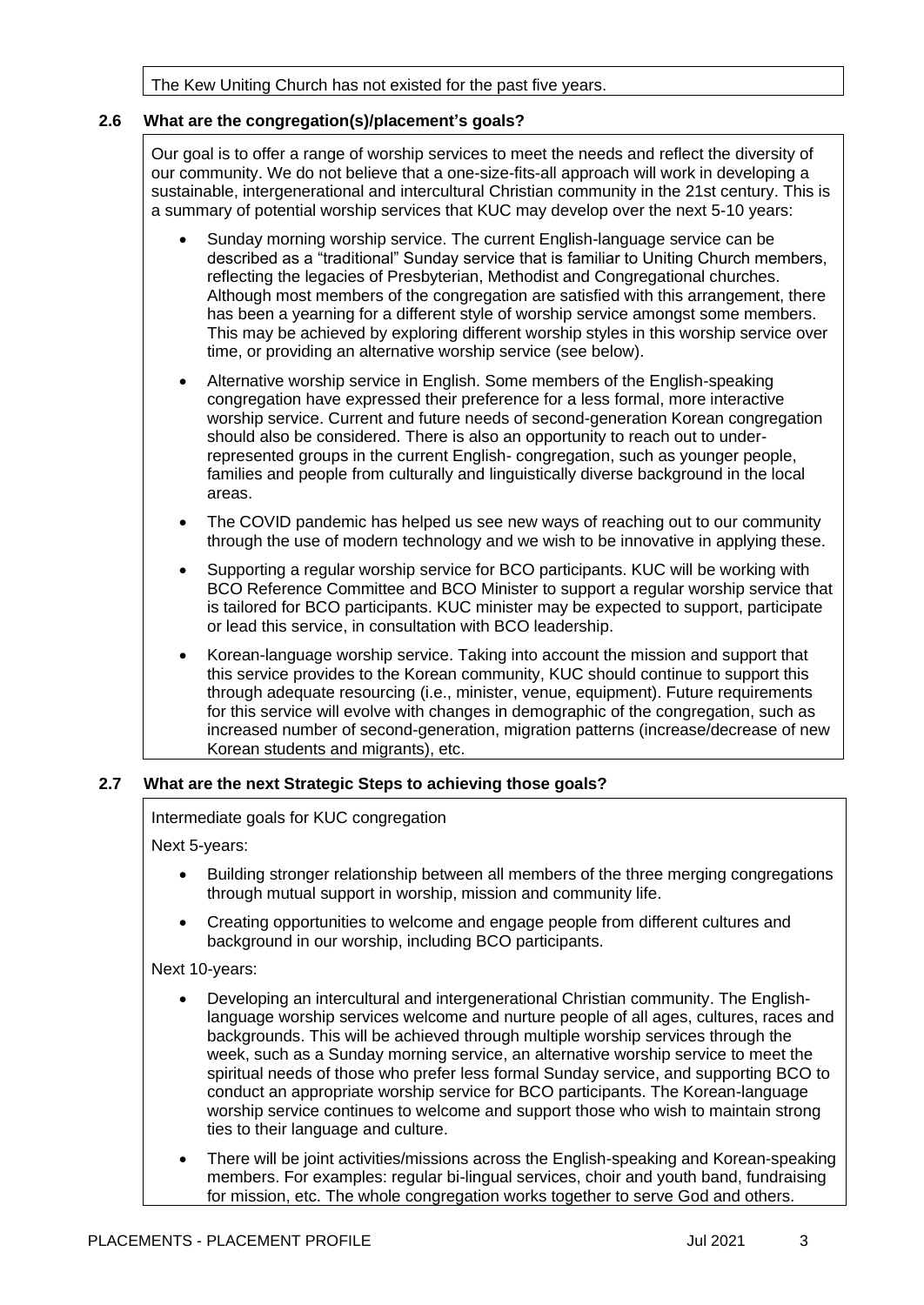# **SECTION 3 – CONTEXT**

## **3.1 Describe the communities in which this placement is located (Mission context).**

#### This data comes from

https://www.boroondara.vic.gov.au/about-council/history-and-demographics/diversitystatistics#dissability

Most of the available data is from the 2016 Census, with some from the Victorian Population Health Survey 2014.

The Kew Uniting Church is situated in the north west segment of the City of Boroondara, and lies between two tram lines – the 109 to Box Hill and the 48 to North Balwyn. It is in close proximity to the retail and business sector of Kew junction.

In 2020 the City of Boroondara had a population of 183,023 and with a population density of 3,042 persons per square km.

At the 2016 Census, 45.9% of Boroondara's population identified as Christian whereas 37.1% indicated that they have no religious affiliation. Just 3.4% identify as Uniting Church as opposed to around 21% RC, 10% Anglican and 4% Greek Orthodox. However, across greater Melbourne only 2.3% of people identified as Uniting Church.

**Country of birth.** In 2016, 30.9% of the population was born overseas. Most residents born overseas were from non-English speaking countries (24.0% of Boroondara's residents).

The City's overseas-born population originated from more than 150 different countries. The main overseas countries of birth in 2016 were China (6.6%), United Kingdom (3.5%), India (2.4%), Malaysia (2.0%), New Zealand (1.6%) and Vietnam (1.2%). Residents who were born in Asian countries tend to be younger, for example people aged 20 to 39 accounted for 58.2% of Indian-, 38.6% of Sri Lankan-, 38.1% of Vietnamese- and 36.0% of Chinese-born residents in Boroondara. 27% of residents speak a language other than English but most of these were proficient in spoken English:

The 2016 census indicated that more than one-third (36.8%) of Boroondara residents born overseas had arrived in Australia over the last 10 years.

A total of 314 Boroondara residents identified as Aboriginal or Torres Strait Islander in the 2016 Census. The indigenous residents are generally younger than the non-Indigenous population. The 2016 census indicates that the majority (58%) of indigenous population group were younger than 30 years old compared to non-indigenous (39.8%).

Attitudes to cultural diversity were measured in the Victorian Population Health Survey 2014. Respondents were asked if multiculturalism makes life in the area better. Nearly three-quarters (73.2%) of Boroondara residents responded 'yes, definitely', which was higher than the rate of those that answered 'yes, definitely' in both the Eastern Metropolitan Region (60.7%) and Victoria overall (55.4%).

**People with a disability** made up 3.8% of the Boroondara population. The majority of these requiring assistance were aged over 70 years, and it is anticipated these numbers will increase.

**Age distribution.** The population of Boroondara has a fairly even distribution across all ages – largest group is 20-24 year old representing 8% of the population, most other 5 year brackets are 5-7%, dropping off after age 70 to 3% and less. 35% of households were couples with children and 8% were single parent families. Nearly 20% of households had children in the youngest age bracket.

**Employment and income.** Nearly 95% of all adults were in either full time or part time employment. Household incomes ranged from the lowest levels to the highest, with a significant number in the highest income brackets compared to the average across Melbourne. However, there are still significant numbers with either no income or minimal income. Employment profiles showed that around 60% of the population in employment were at manager level or professionals.